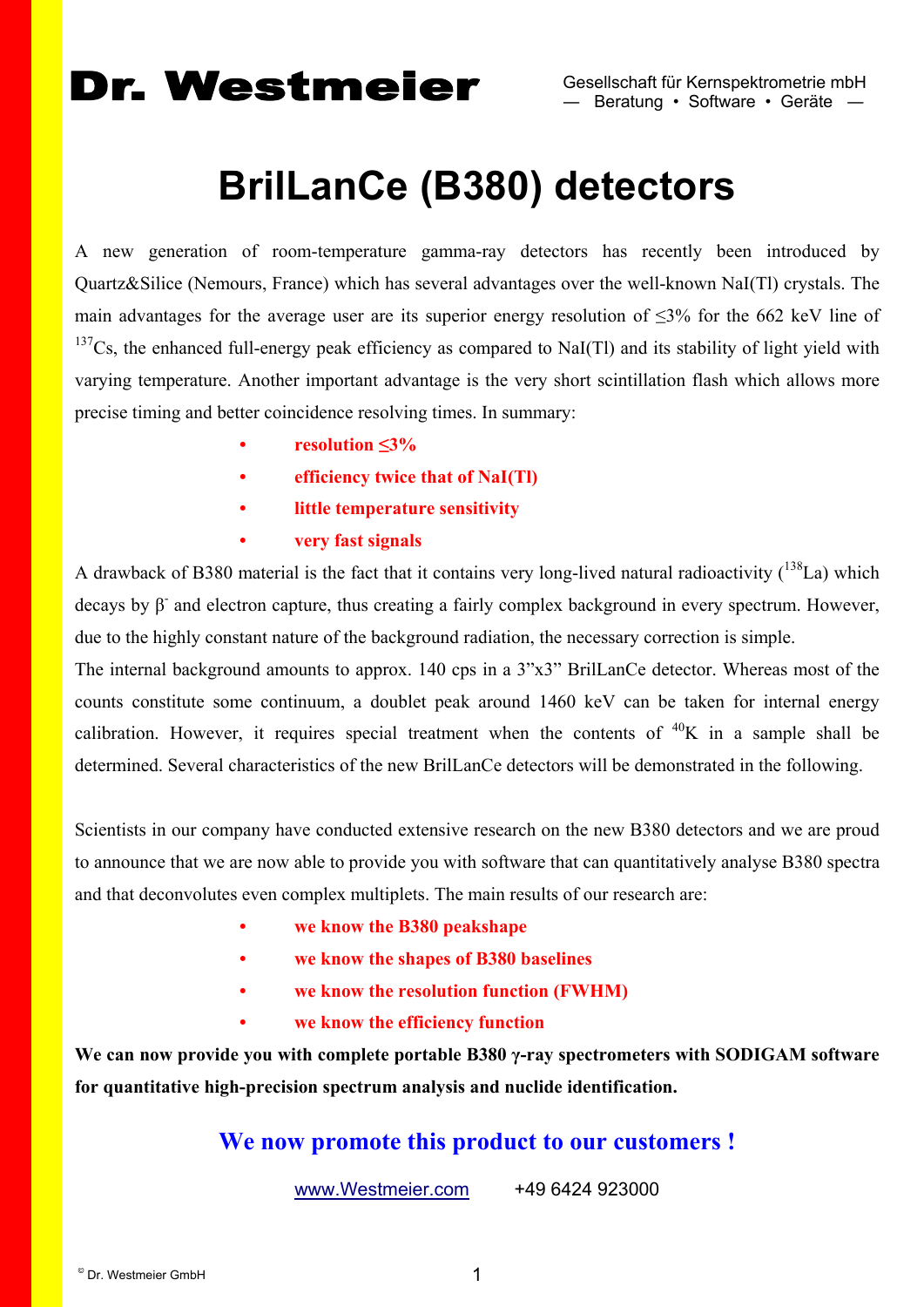An instructive comparison between NaI(Tl) and B380 detectors is presented in Figure 1. Two spectra are shown that were measured under completely identical conditions from a Thorium sample.

A 1.5"x1.5" NaI(Tl) detector and a 1.5"x1.5" B380 detector measured the same Thorium source from the same distance and for the same livetime.



#### *Figure 1: Spectra measured under identical conditions with a NaI(Tl) and a BrilLanCe detector from a Thorium source.*

The BrilLanCe (red) spectrum is about twice as high as the NaI(Tl) spectrum (blue), indicating superior overall efficiency. One can see that the efficiency advantage increases with increasing γ-ray energy, thus making B380 particularly useful for measurement of high-energy gamma-rays. Moreover, many peaks that are sometimes not even visible with NaI(Tl) are clearly visible and easily analyzed in the B380 spectrum. Good examples are the doublet around 850 keV, which is the narrow doublet before the two large peaks around 911 keV and 969 keV, or the doublet at 1460 keV and 1496 keV.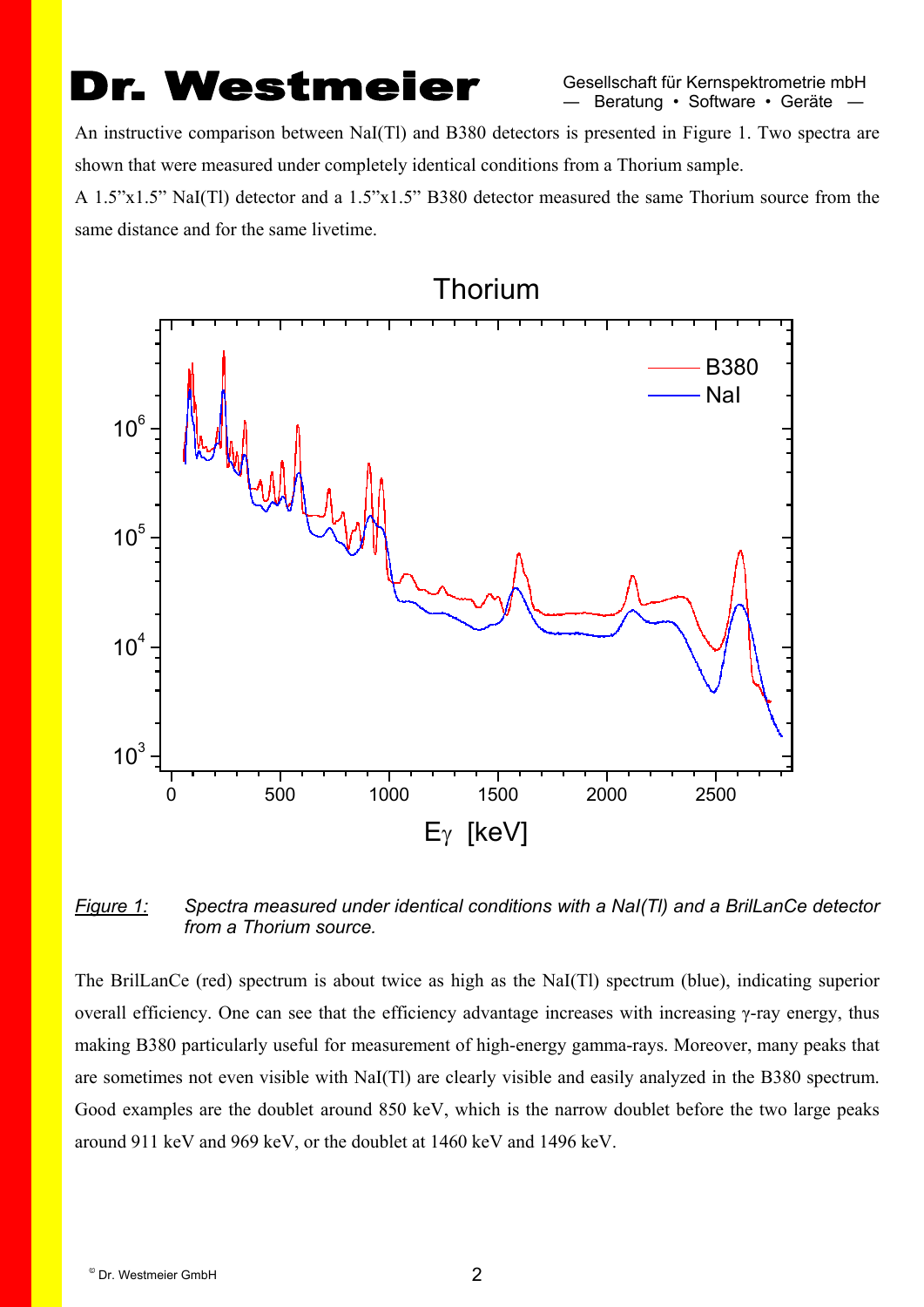Gesellschaft für Kernspektrometrie mbH ― Beratung • Software • Geräte ―

Even more instructive for potential applications is the section around 600 keV from two spectra of ambient background radiation that were taken with 1.5"x1.5" NaI(Tl) and 1.5"x1.5" B380 detectors. A very small contamination of  $137Cs$  is present in the spectra as shown in Figure 2.



#### *Figure 2: Section of ambient background spectra measured with BrilLanCe and NaI(Tl) detectors under identical conditions. Full lines in the red spectrum are the baseline, fitted peaks and the sum function.*

The 662 keV peak from  $137Cs$  is easily detected and quantified in the red B380 spectrum whereas it is hardly detected and not analyzed in the blue NaI(Tl) spectrum.

Please note the good, quantitative separation of peaks at 583 keV (from <sup>232</sup>Th progeny) and 609 keV (from 238U progeny) in the B380 spectrum. It means that one can use a portable B380 spectrometer for **in-situ** prospecting measurements and on-the-spot analysis of the spectra. This will immediately yield the absolute U/Th ratio and, when measured in a calibrated geometry, it gives the absolute <sup>238</sup>U and <sup>232</sup>Th activities. The same in-situ versatility applies for any other spectrometric application.

For example, the efficiency and detection limits of a whole-body counter with 4 pcs. 3"x3" BrilLance detectors is better than that of a counter with 4 pcs. 30% (rel.) HPGe detectors!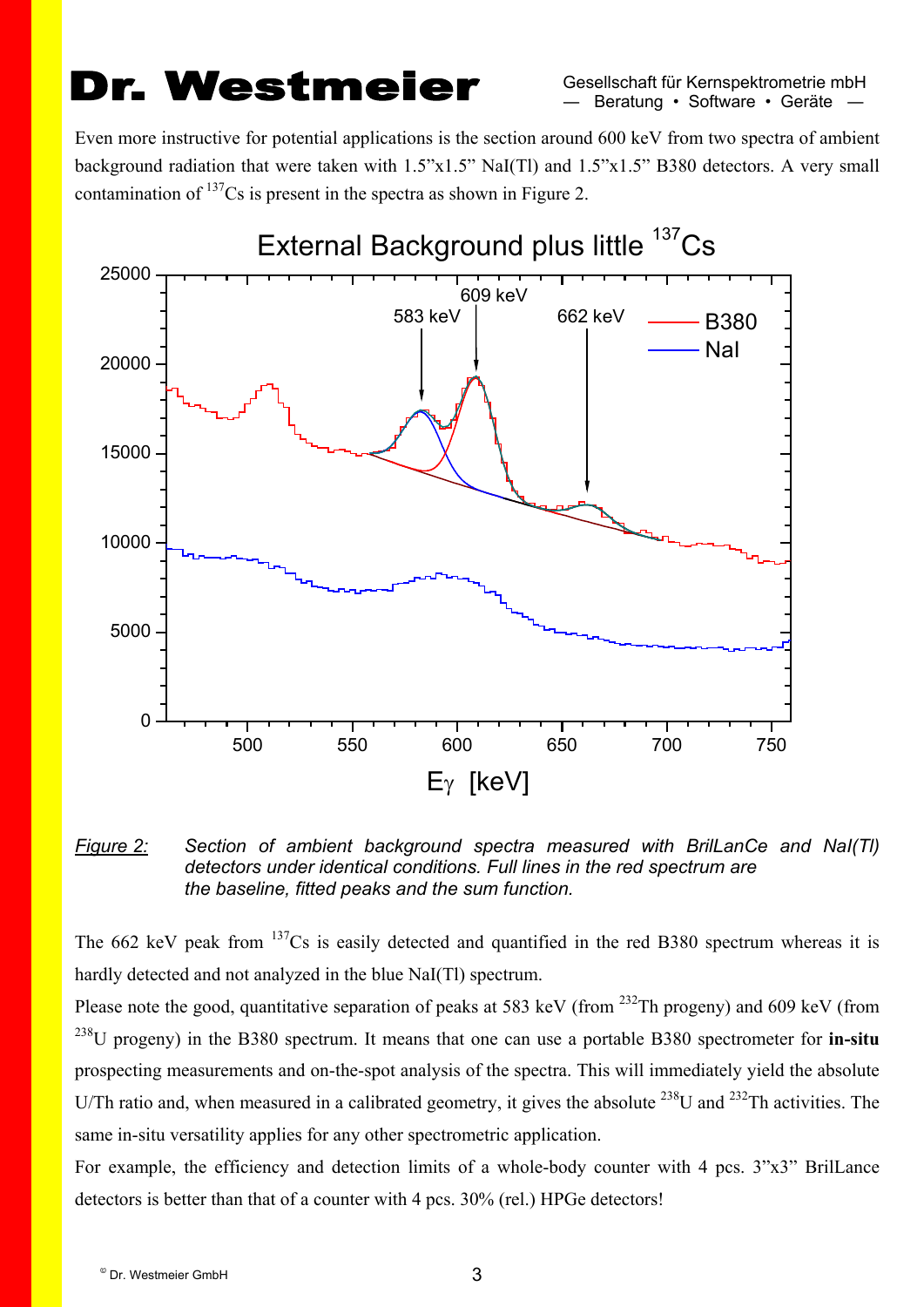Uncertainties of the activities are not significantly higher than in measurements using cooled HPGe detectors. For such measurements, the very high efficiency of B380 detector is particularly advantageous. **The full-energy peak efficiency of a 3"x3" B380 detector is about the same as the efficiency of a 200% (rel.) HPGe detector. A 2"x2" B380 is comparable to a 90% (rel.) HPGe!** 

The shape of a B380 efficiency function is shown in Figure 3 where full-energy peak efficiency functions of a 1.5"x1.5" B380 and a 25% (rel.) p-type HPGe detector are compared.



*Figure 3: Full energy peak efficiency functions for a 25% (rel.) p-type HPGe and a 1.5"x1.5" B380 detector.*

It is clear that the efficiency in the relevant energy range between 100 keV and 2 MeV is significantly higher for the B380 detector than for HPGe. This property yields very precise measurements with good statistics over the energy range that is most populated by and relevant for decay gammas, but without any disturbance by γ/X-ray concidences.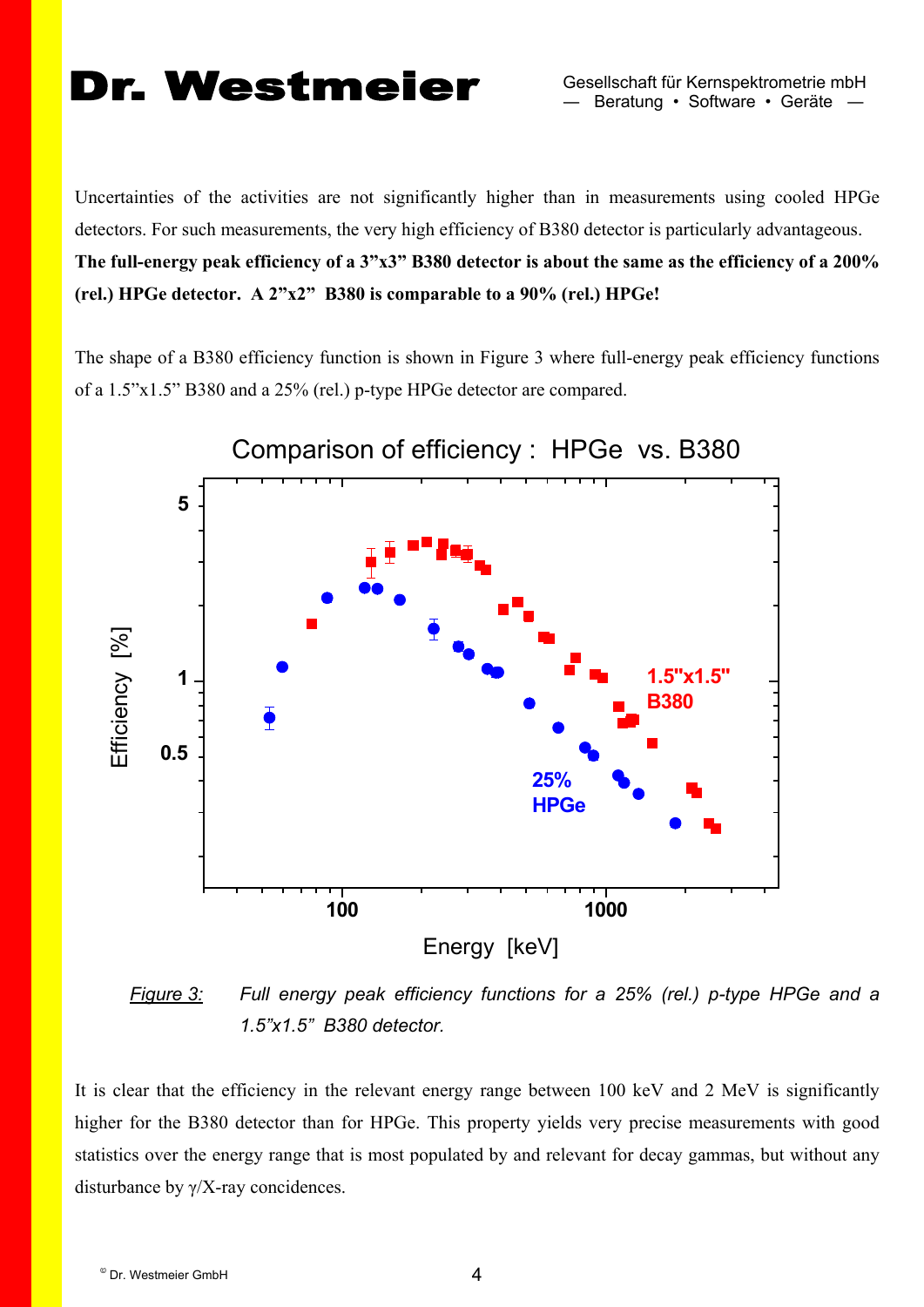SODIGAM analysis of complex multiplet in a gamma-ray spectrum taken for 5 minutes from a  $^{166m}$ Ho source with a 2"x2" BrilLanCe detector is shown in Figure 4. The baseline under peaks is indicated and various fitted peaks are shown in different colours. The white line is the sum function of all peaks plus baseline which goes well through the spectrum histogram.



#### *Figure 4: Fraction of a 166mHo spectrum together with multiplet fit display.*

The quantitative nuclide activity calculation from this multiplet is shown in Figure 5 where activities calculated from each individual peak are shown relative to the weighted average activity which was determined from all peaks of  $^{166m}$ Ho. There is remarkable agreement to within one standard deviation (1 $\sigma$ ) of all fitted peakareas with the sample activity, the only one exception being the peak around 779 keV, which is the red peak around channel 525. This small peak with 3.33% intensity is strongly masked by close-lying neighbours at 752 keV (13.2%) and at 810 keV (63.3%). In order to improve the accuracy of the 779-keV peakarea to better than 2.9σ deviation from the average value, one must provide longer measurement times leading to larger area and improved statistical significance of the peak.